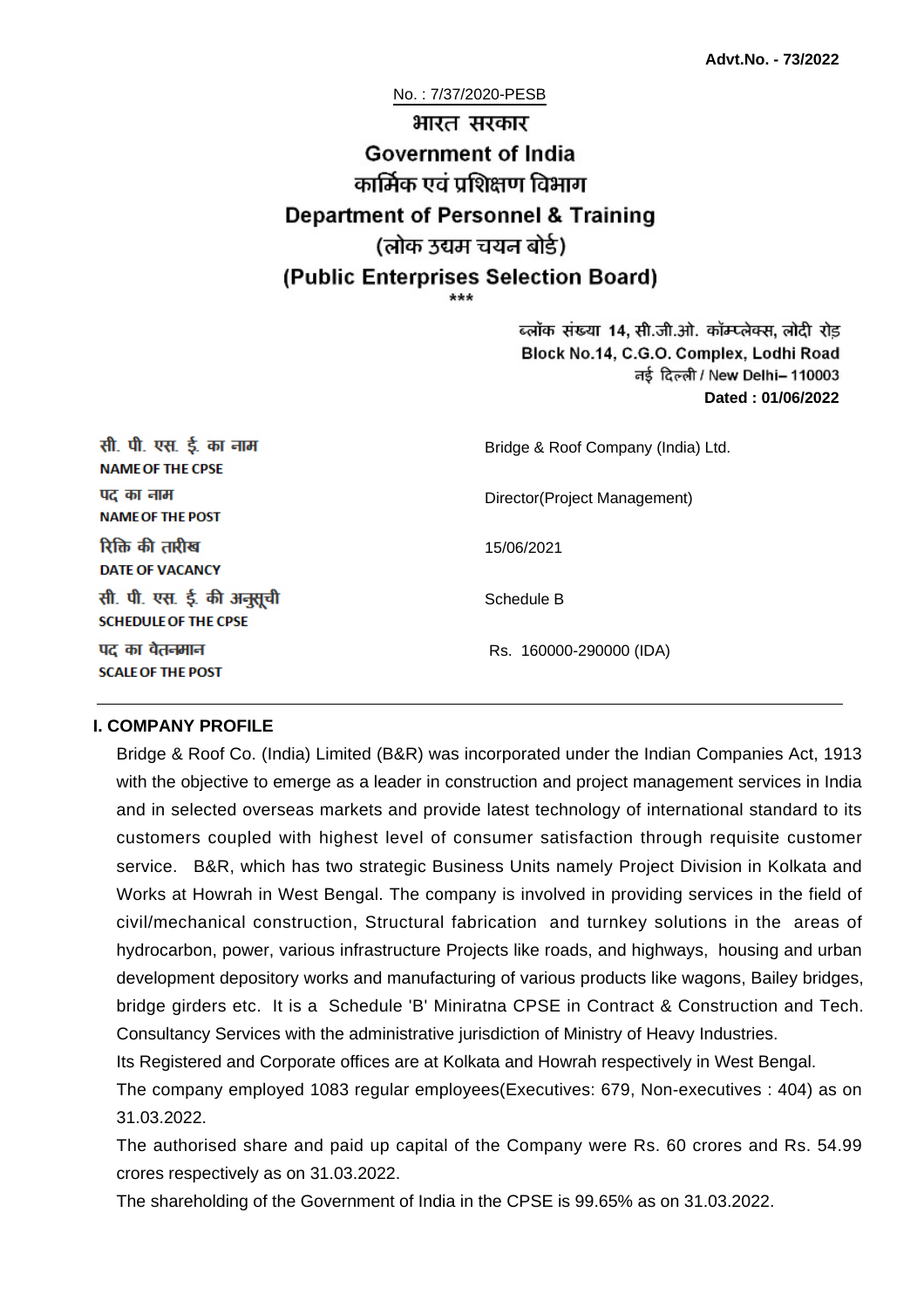#### **II. JOB DESCRIPTION AND RESPONSIBILITIES**

Bridge & Roof Company (India) Ltd., a Government of India Enterprises under the Ministry of Heavy Industries, is engaged in the following main activities:

i). Planning, estimation, tendering, contract management, order booking, coordination etc., related to constriction of all types of cibil engineering works with special reference to construction of railway lines, fabrication, erection & launching of girder bridges, foundation works. pipelilne works, construction of building etc.

ii). Planning, estimation, tendering, contract management, order booking, corrdination etc. ralated to costruction of all types of Mechanical and Structural works including construction of tanks for the oil companies, structural works in Railways, Refineries, Electrical Sectors, etc.

iii). PMC jobs, Deposit works and Turnkey jobs.

iv). Other miscellaneous works.

Director (Project Management) is one of the two functional Directors of the company who functions directly under the administrative control of the chairman and Managing Director. He/She is responsible for planning, tendering, contract management, budgeting, coordination, order booking, etc. of all types of Civil. Mechanical, PMC jobs, Deposit works and Turnkey jobs as stated above, promoting indigenisation under Atma Nirbhar Scheme of the Government.

The Company has also a workshop at Howrah, West Bengal which is engaged in fabrication and supply of the bridge girders, manufacture and supply of porta cabins and manufacture and supply of the Bailey bridges. The workshop function as directly under the control of the Director (Project Management). Thus, for efficient and effective functioning of the workshop at Howrah, Director (Project Management) is directly responsible.

#### **III. ELIGIBILITY**

|  |  | 1. AGE: On the date of occurrence of vacancy (DOV) |  |  |  |
|--|--|----------------------------------------------------|--|--|--|
|  |  |                                                    |  |  |  |

| Age of superannuation 60 years |                                                                                             |                |                                                                                             |  |  |  |  |  |
|--------------------------------|---------------------------------------------------------------------------------------------|----------------|---------------------------------------------------------------------------------------------|--|--|--|--|--|
|                                | <b>Internal</b>                                                                             | <b>Others</b>  |                                                                                             |  |  |  |  |  |
| <b>Minimum</b>                 | <b>Maximum</b>                                                                              | <b>Minimum</b> | <b>Maximum</b>                                                                              |  |  |  |  |  |
| 40                             | 2 years residual service as on<br>the date of vacancy w.r.t. the<br>date of superannuation. | 40             | 3 years residual service as on<br>the date of vacancy w.r.t. the<br>date of superannuation. |  |  |  |  |  |

# **2. EMPLOYMENT STATUS:**

The applicant must, on the date of application, as well as on the date of interview, be employed in a regular capacity – and **not** in a contractual/ad-hoc capacity – in one of the followings:-

(a) Central Public Sector Enterprise (CPSE) (including a full-time functional Director in the Board of a CPSE);

(b) Central Government including the Armed Forces of the Union and All India Services;

(c) State Public Sector Enterprise (SPSE) where the annual turnover is \***Rs 1000 crore or more**;

(d) Private Sector in company where the annual turnover is **\*Rs 1000 crore or more**.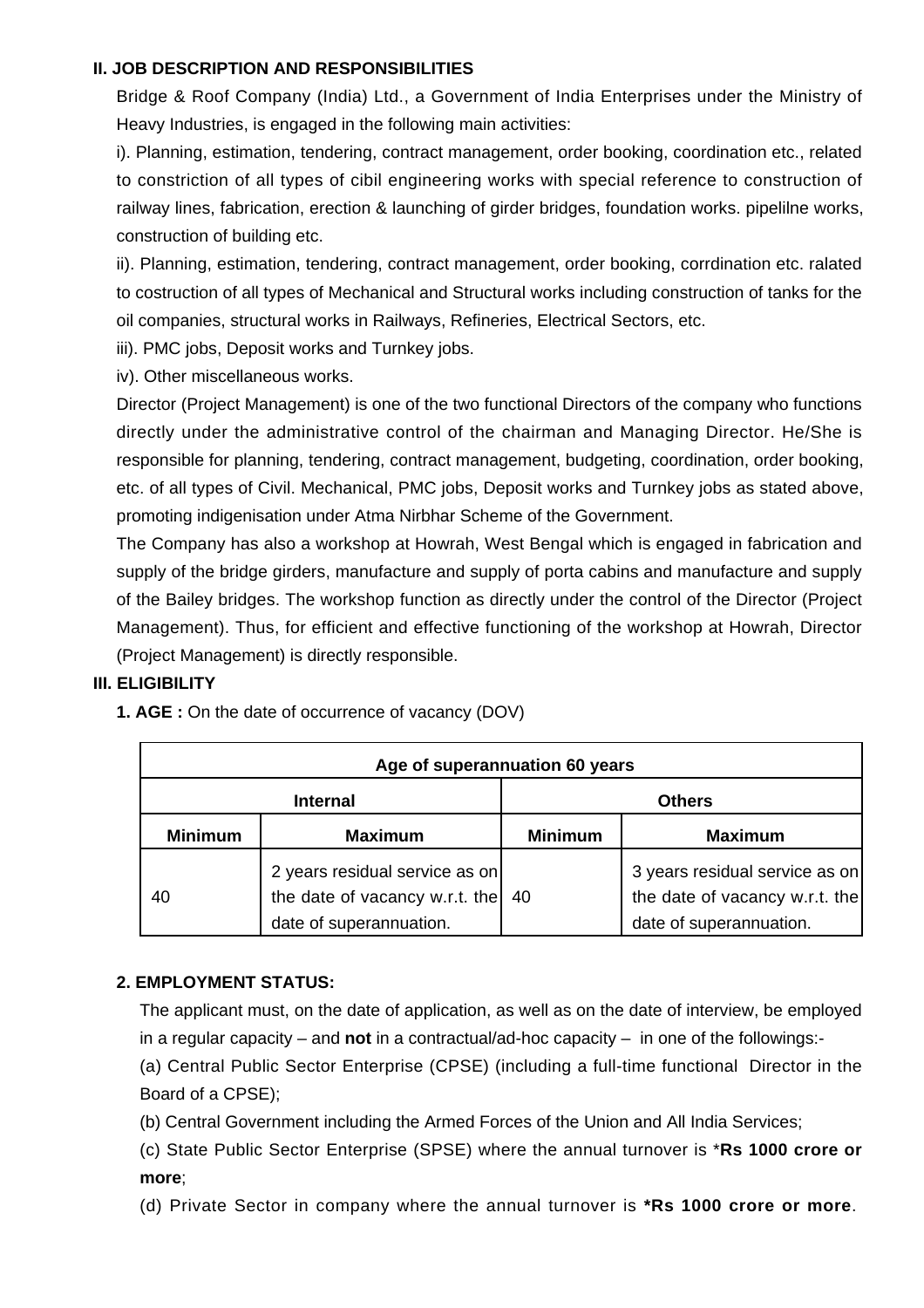# **Preference would be given to candidates from listed Companies.**

(\* The average audited annual turnover of three financial years preceding the calendar year in which the post is advertised shall be considered for applying the approved limits)

# **3. QUALIFICATION:**

The applicant should be an engineering graduate or equivalent in civil, structural or mechanical engineering with good academic record from a recognized University/Institution.

Applicants with MBA/ Post Graduate diploma in Management will have an added advantage.

# **4. EXPERIENCE:**

The applicant should possess cumulative experience/exposure for at least 5 years during the last 10 years in multi-disciplinary engineering/construction/consultancy services in an organization of repute.

Experience in civil construction/mechanical erection or turnkey projects is preferable.

# **5. PAY SCALE:**

#### **(a)Central Public Sector Enterprises-**

#### **Eligible Scale of Pay**

- (i) Rs. 6250-7475 (IDA) Pre 01/01/1992
- (ii) Rs. 8520-10050 (IDA) Post 01/01/1992
- (iii) Rs. 18500-23900 (IDA) Post 01/01/1997
- (iv) Rs. 43200-66000 (IDA) Post 01/01/2007
- (v) Rs. 100000-260000 (IDA) Post 01.01.2017
- (vi) Rs. 14300-18300 (CDA) Pre-revised
- (vii) Rs. 37400-67000 + GP 8700 (CDA)
- (viii) Rs. 123100-215900 (Level 13) CDA

The minimum length of service required in the eligible scale will be one year for internal candidates, and two years for others as on the date of vacancy.

**(b)**

**(i) Applicants from Central Government / All India Services** should be holding a post of the level of Director in Government of India or carrying equivalent scale of pay on the date of application.

**(ii) Applicants from the Armed forces of the Union** should be holding a post of the level of Brigadier in the Army or equivalent rank in Navy/Air Force on the date of application.

**(c)**

 **Applicants from State Public Sector Enterprises/ Private Sector** should be working at Board level position or at least a post of the level immediately below the Board level on the date of application.

# **6. CONDITION OF IMMEDIATE ABSORPTION FOR CENTRAL GOVERNMENT OFFICERS**

Central Government Officers, including those of the Armed Forces of the Union and the All India Services, will be eligible for consideration only on immediate absorption basis.

# **IV. DURATION OF APPOINTMENT**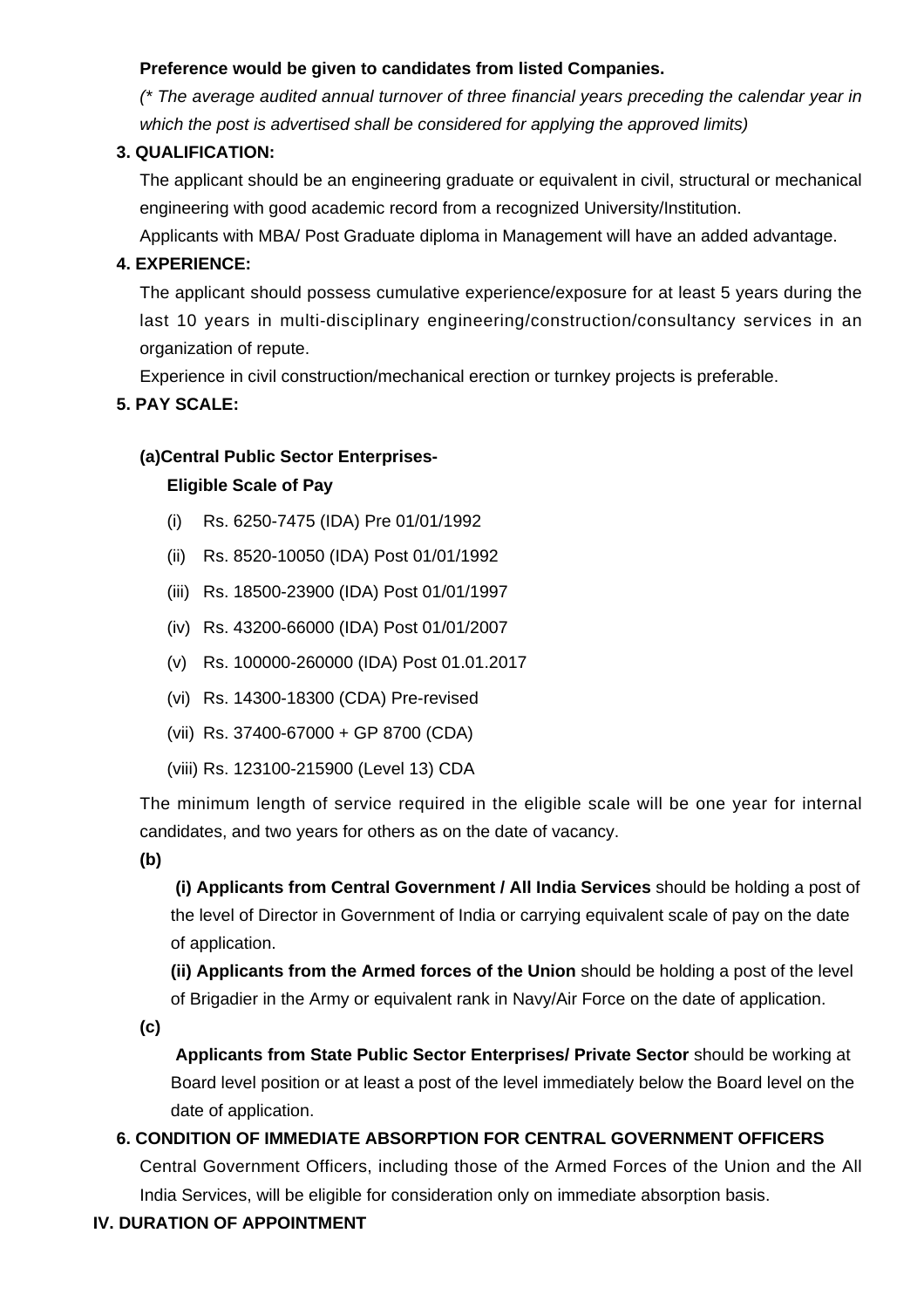The appointment shall be for a period of five years from the date of joining or upto the date of superannuation or until further orders, whichever is earlier.

# **V. SUBMISSION OF APPLICATIONS**

# **Applicants should submit their applications on-line only as per the format** .

**1**. The applicants should submit their applications through proper channel as follows:

(a) Government Officers, including those of the Armed Forces of the Union and All India Services: through Cadre Controlling authority;

(b) CMDs/MDs/Functional Directors in CPSE: through the concerned Administrative Ministry;

(c) Below Board level in CPSE: through the concerned CPSE;

(d) CMDs/MDs/Functional Directors in State PSE: through the concerned Administrative Secretary and Cadre Controlling Authority, if any, of the State Government;

(e) Below Board level in SPSE: through the concerned SPSE;

(f) Private Sector: directly to the PESB.

**2.** Applicants from Private Sector must submit the following documents along with the application form:

(a) Annual Reports of the Company in which currently working for the 3 financial years preceding the calendar year in which the post is advertised (**please provide URL or attach/enclose copies);**

(b) Whether the company is listed or not; if yes, the documentary proof (**please provide URL or attach/enclose copies);**

(c) Evidence of working at Board level or at least a post of the level immediately below the Board level;

- (d) Self-attested copies of documents in support of age and qualifications;
- (e) Relevant Jobs handled in the past with details.

#### **VI. UNDERTAKING BY THE APPLICANT**

An applicant has to give an undertaking as a part of the application that he/she will join the post, if selected. If an applicant does not give such undertaking, the application would be rejected.

# **1. For candidates from Central Government/Armed Forces of the Union/ All India Services**

(a) The appointment is on immediate absorption basis.

(b) If a candidate conveys his/her unwillingness to join after the interview is held, he/she would be debarred for a period of two years from the date of interview, for being considered for a Board level post in any CPSE.

(c) Further, if a candidate conveys his/her unwillingness to join after the issue of offer of appointment, he/she would be debarred for a period of two years from the date of offer of appointment for being considered for a Board level post in any CPSE.

#### **2. For candidates from CPSE**

a. If a candidate conveys his/her unwillingness to join after the interview is held, he/she would be debarred for a period of two years from the date of interview, for being considered for a Board level post in any CPSE other than the one to which the candidate belongs.

b. Further, if a candidate conveys his/her unwillingness to join after the issue of offer of appointment, he/she would be debarred for a period of two years from the date of offer of appointment for being considered for a Board level post in any CPSE other than the one to which